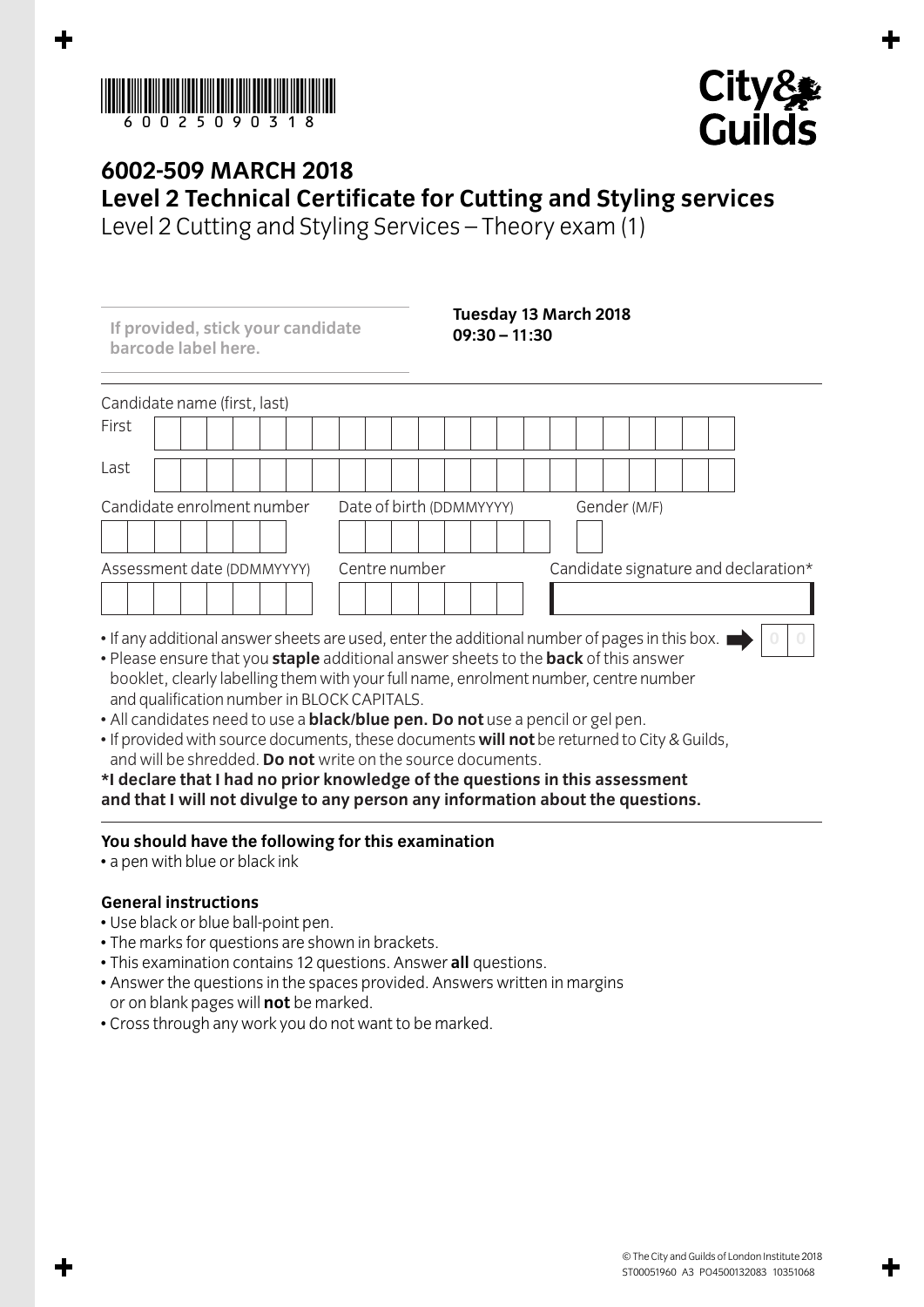| 6002-509 |
|----------|
|----------|

╉

╋

 $\ddot{\textbf{r}}$ 

| a) | Describe the difference between a hazard and a risk.                                                                                       | (2 marks) |
|----|--------------------------------------------------------------------------------------------------------------------------------------------|-----------|
| b) | Explain the steps to take when dealing with a spillage of styling products.                                                                | (4 marks) |
|    |                                                                                                                                            |           |
|    |                                                                                                                                            |           |
|    |                                                                                                                                            |           |
|    |                                                                                                                                            |           |
|    | A client has come into the salon for a cut and blow-dry service.<br>State the protective equipment that can be used to protect the client. | (4 marks) |
|    |                                                                                                                                            |           |
|    | State two characteristics of type 1 hair.                                                                                                  | (2 marks) |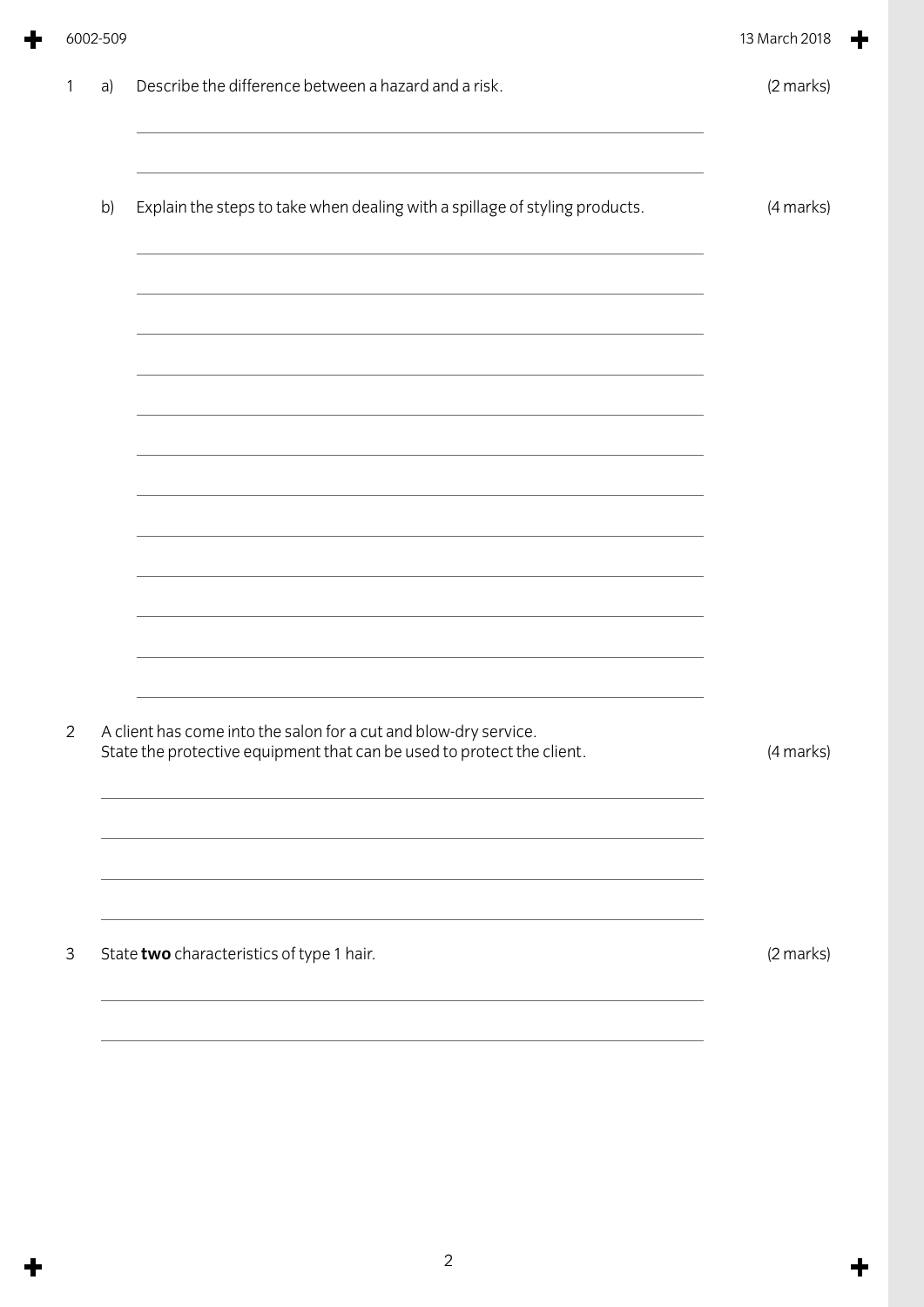4 Mia is a client who is suffering from alopecia areata. She wishes to have a cutting and styling service done. a) Describe the characteristics of this condition. (3 marks) b) Explain the impact of this condition on the cutting and styling service. (4 marks)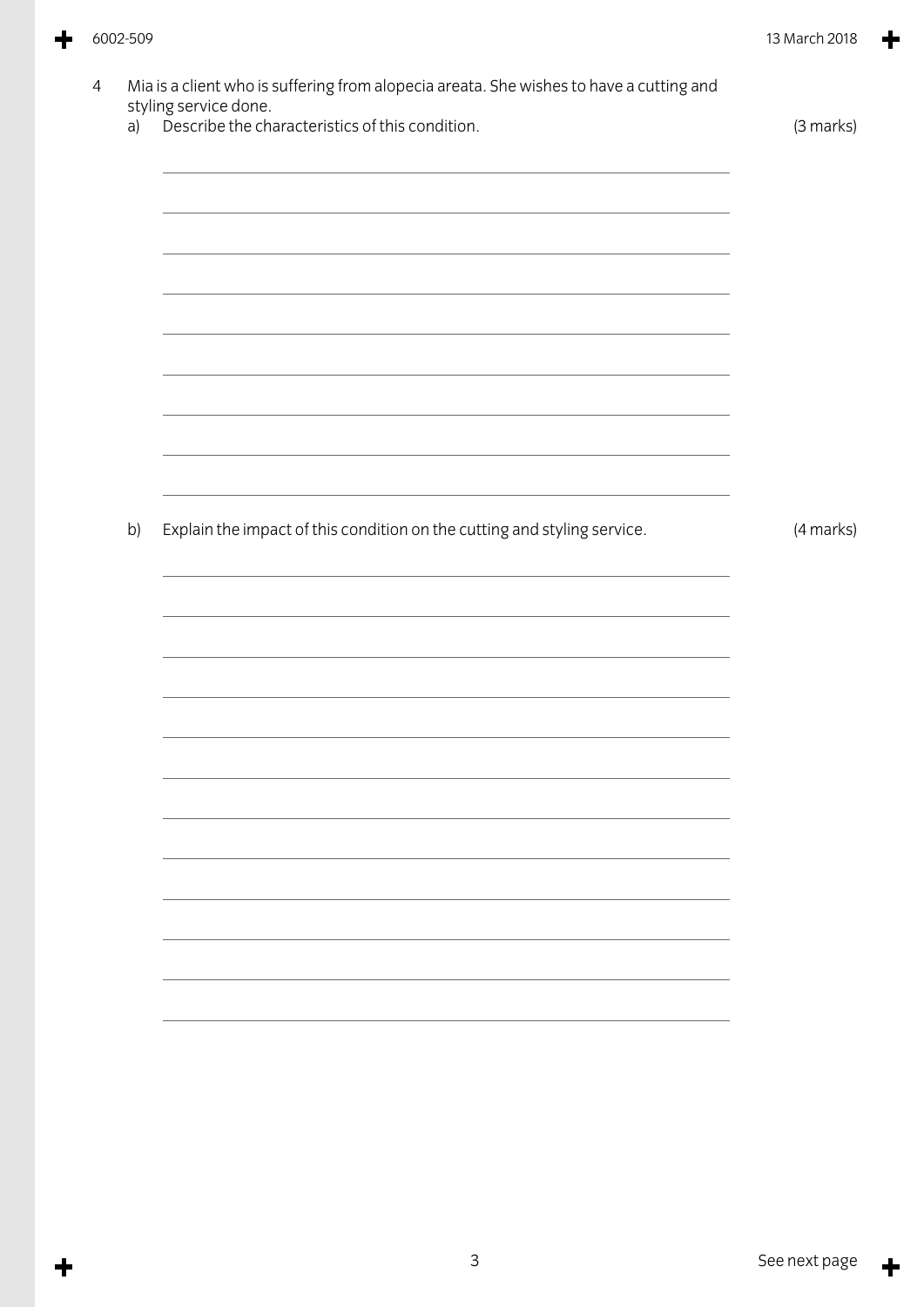|   | 6002-509                                                                                                                                                                                                              |                                                                                           | 13 March 2018 |
|---|-----------------------------------------------------------------------------------------------------------------------------------------------------------------------------------------------------------------------|-------------------------------------------------------------------------------------------|---------------|
| 5 | Tekhe has short, type 1, abundant hair. She uses a variety of styling and finishing<br>products on a daily basis.<br>A stylist has decided to use friction as the main massage technique for this<br>shampoo service. |                                                                                           |               |
|   | a)                                                                                                                                                                                                                    | State how to carry out a friction massage.                                                | (1 mark)      |
|   | b)                                                                                                                                                                                                                    | Describe how the stylist would adapt the shampoo service if Tekhe had an<br>oily scalp.   | (4 marks)     |
|   |                                                                                                                                                                                                                       |                                                                                           |               |
|   |                                                                                                                                                                                                                       |                                                                                           |               |
|   |                                                                                                                                                                                                                       |                                                                                           |               |
|   |                                                                                                                                                                                                                       |                                                                                           |               |
|   |                                                                                                                                                                                                                       |                                                                                           |               |
| 6 |                                                                                                                                                                                                                       | State how a build-up of products can affect the hair.                                     | (2 marks)     |
| 7 |                                                                                                                                                                                                                       | State two ways a stylist could prevent damage to a client's hair after a shampoo service. | $(2$ marks)   |
|   |                                                                                                                                                                                                                       |                                                                                           |               |

 $\div$ 

 $\ddot{\textbf{r}}$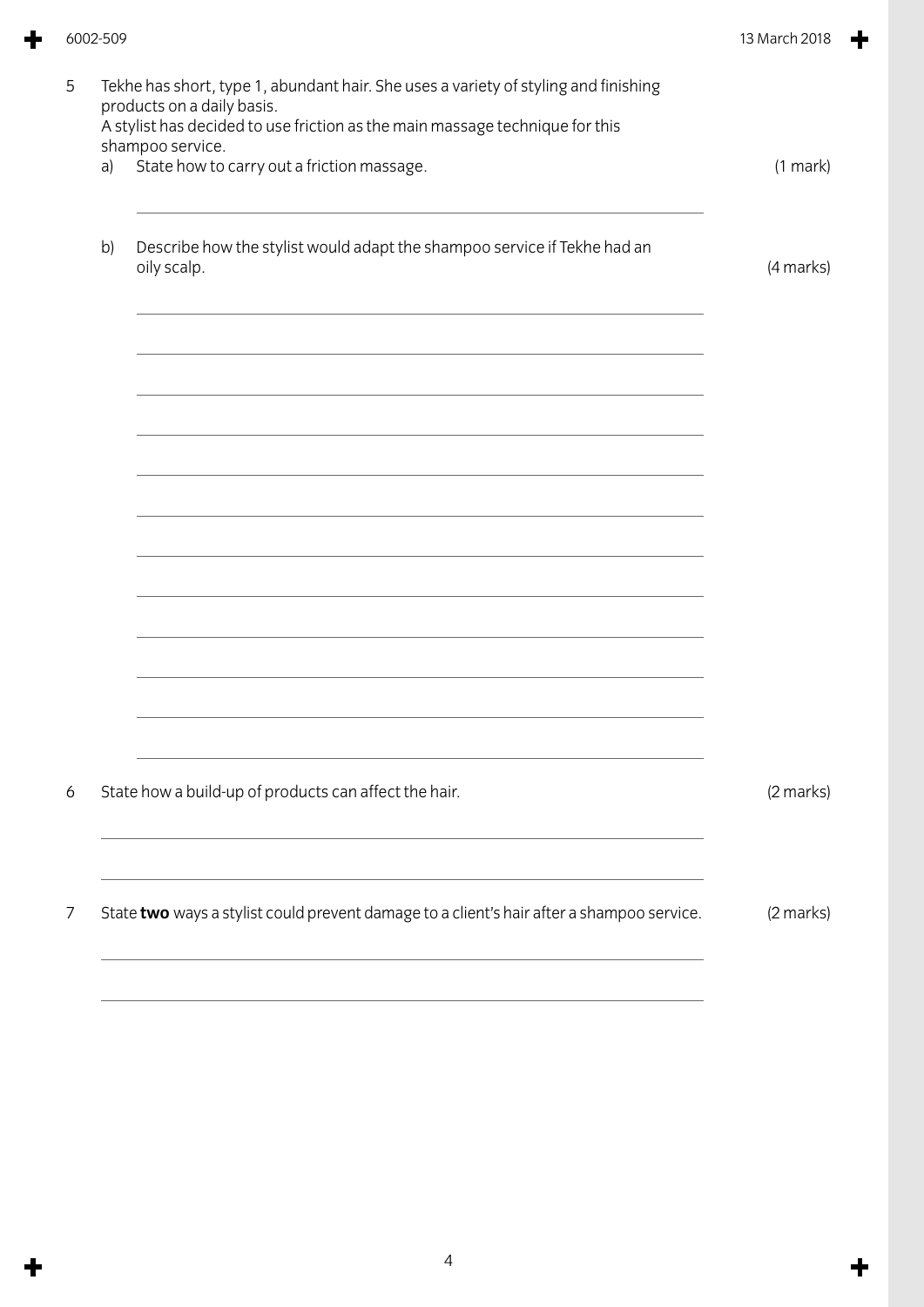|   | 6002-509 |                                                                                                                                                                                                                          |           |
|---|----------|--------------------------------------------------------------------------------------------------------------------------------------------------------------------------------------------------------------------------|-----------|
| 8 | a)       | Traci is booked in to have her hair cut and blow dried.<br>State two tests that are carried out during the consultation process.                                                                                         | (2 marks) |
|   | b)       | State three other possible factors that could impact the service.                                                                                                                                                        | (3 marks) |
| 9 |          | <u> 1989 - Johann Stoff, amerikansk politiker (d. 1989)</u><br>Fran has type 3 hair that is long and fine. She wants a one-length style with a fringe.<br>Describe the considerations to take when carrying out the cut. | (4 marks) |
|   |          |                                                                                                                                                                                                                          |           |
|   |          |                                                                                                                                                                                                                          |           |
|   |          |                                                                                                                                                                                                                          |           |
|   |          |                                                                                                                                                                                                                          |           |

 $\div$ 

 $\ddot{\phantom{1}}$ 

 $\ddot{\phantom{1}}$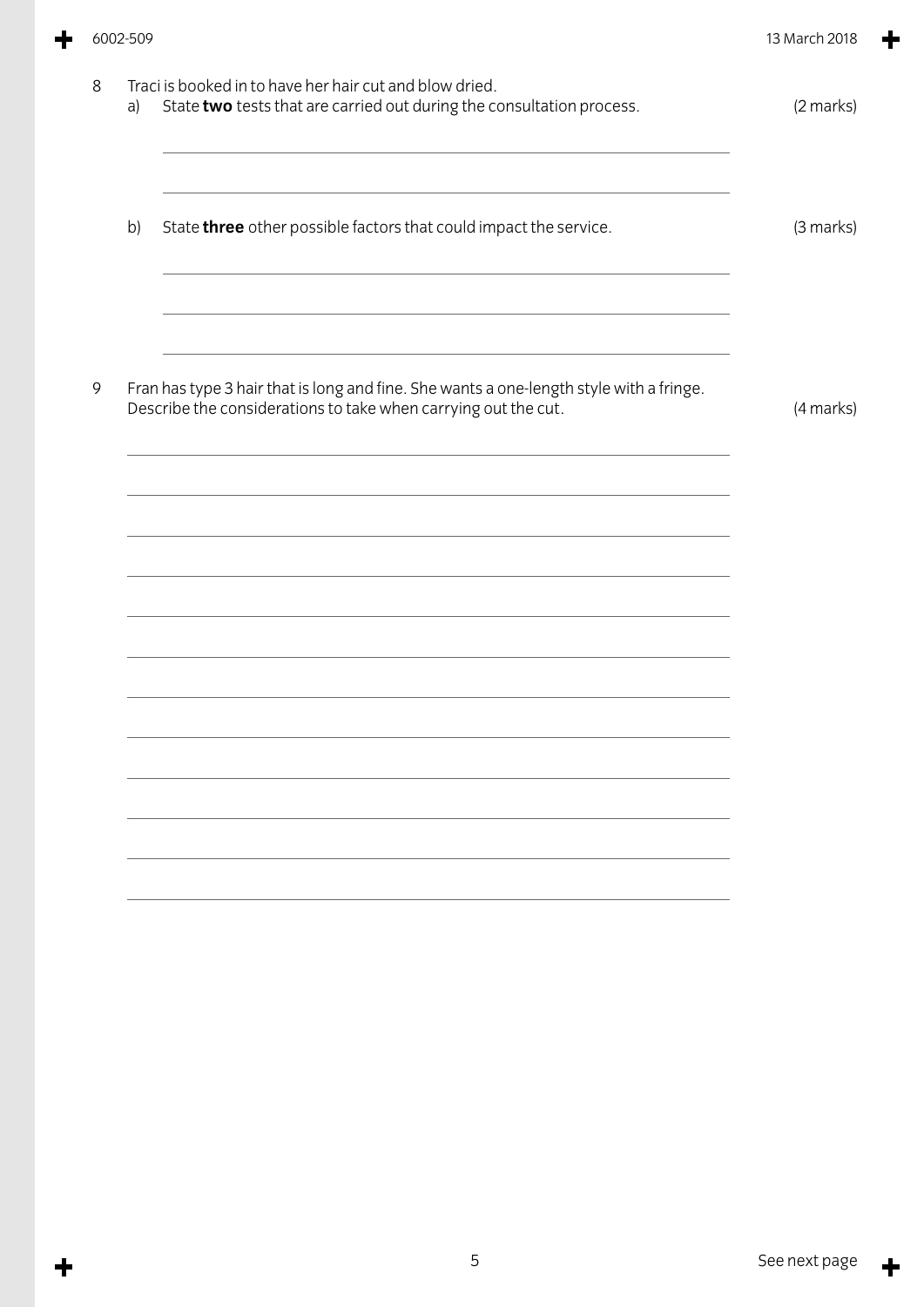| a) | State how to control the hair when blow drying.                                                                                                                                                                               | (2 marks) |
|----|-------------------------------------------------------------------------------------------------------------------------------------------------------------------------------------------------------------------------------|-----------|
| b) | Explain three finishing techniques that can be used during this service.                                                                                                                                                      | (6 marks) |
|    |                                                                                                                                                                                                                               |           |
|    |                                                                                                                                                                                                                               |           |
|    | the control of the control of the control of the control of the control of the control of the control of the control of the control of the control of the control of the control of the control of the control of the control |           |
|    |                                                                                                                                                                                                                               |           |
|    |                                                                                                                                                                                                                               |           |
|    |                                                                                                                                                                                                                               |           |
|    |                                                                                                                                                                                                                               |           |
|    |                                                                                                                                                                                                                               |           |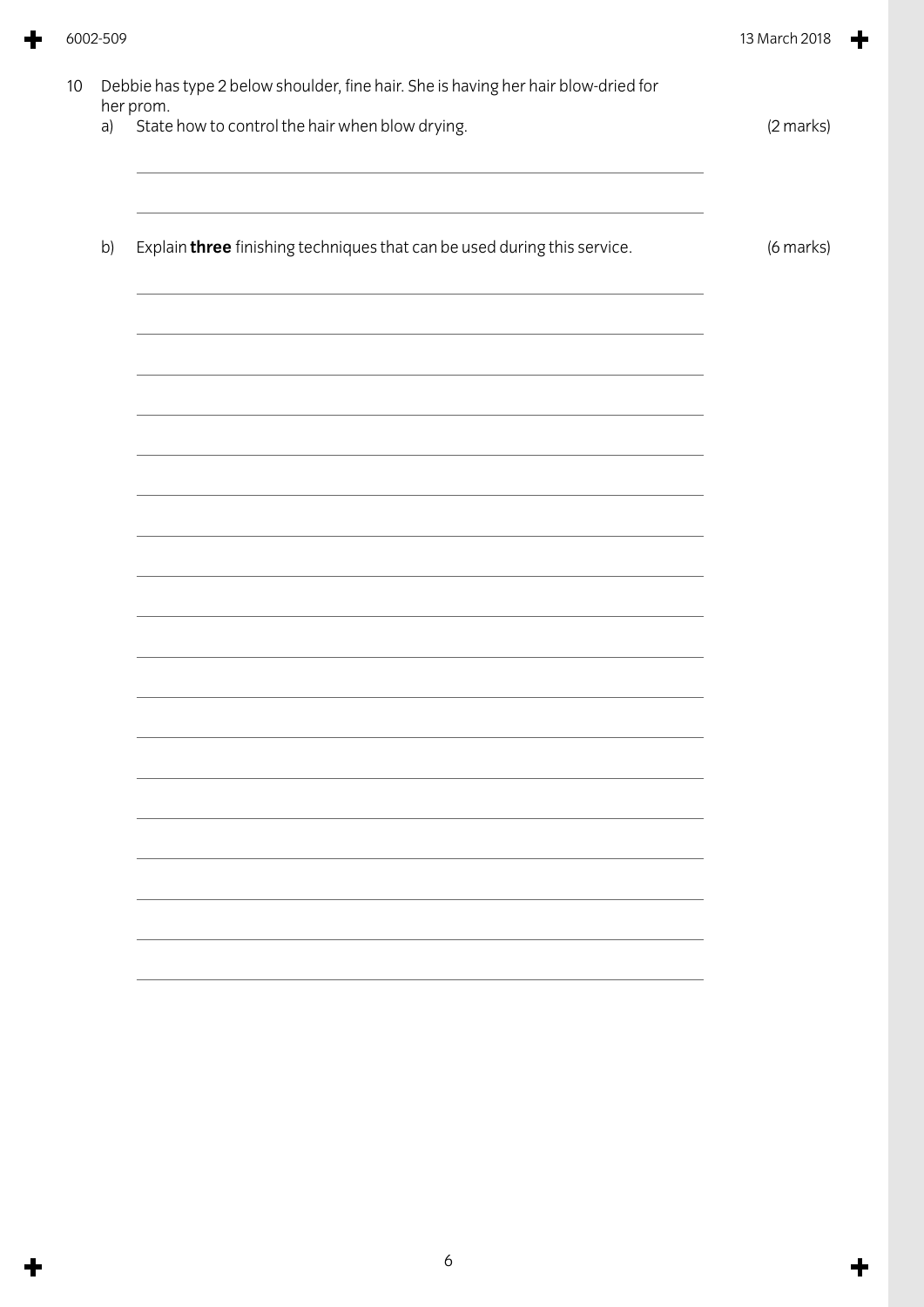|    | 6002-509 |                                                                                                                                                                                                                                                                                                      |                      |  |
|----|----------|------------------------------------------------------------------------------------------------------------------------------------------------------------------------------------------------------------------------------------------------------------------------------------------------------|----------------------|--|
| 11 | a)       | Describe how to set hair using a roller on-base.                                                                                                                                                                                                                                                     | (1 mark)             |  |
|    | b)       | Describe how to set hair using a roller off-base.                                                                                                                                                                                                                                                    | (1 mark)             |  |
|    | C)       | Describe how to remove section marks after a set.                                                                                                                                                                                                                                                    | $(1$ mark $)$        |  |
| 12 |          | A client has decided to have her type 1, above shoulder, one-length hair cut into a<br>short graduated shape with a fringe.<br>She has colour-treated hair and a double crown. Her appointment is for a cut and<br>blow-dry service and she has brought in the image below of the look she requires. |                      |  |
|    |          | Discuss what the stylist needs to consider to achieve this style.                                                                                                                                                                                                                                    | $(12 \text{ marks})$ |  |
|    |          |                                                                                                                                                                                                                                                                                                      |                      |  |
|    |          |                                                                                                                                                                                                                                                                                                      |                      |  |

 $\ddot{\phantom{1}}$ 

╋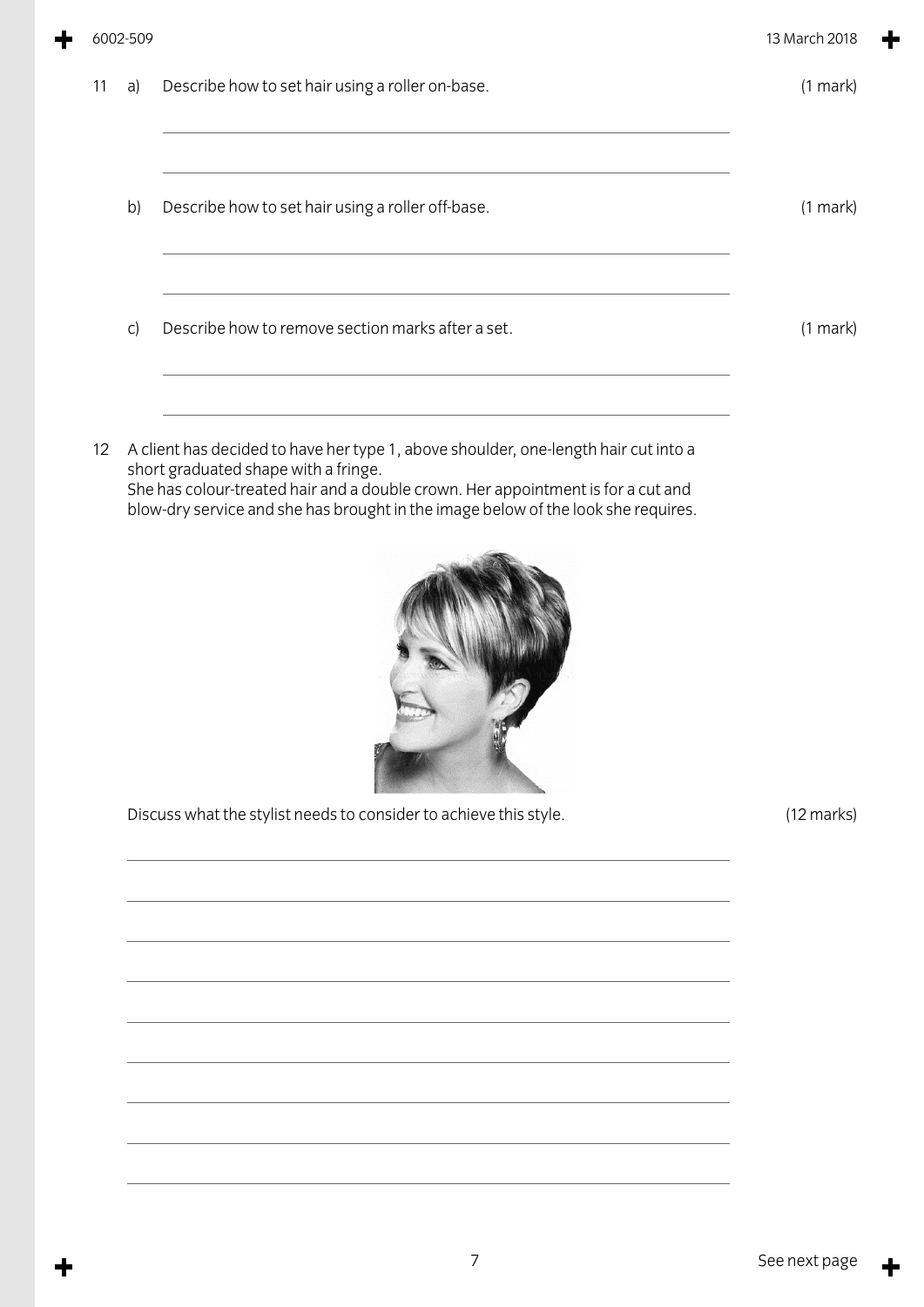| 6002-5 |
|--------|
|        |

Question 12 continued